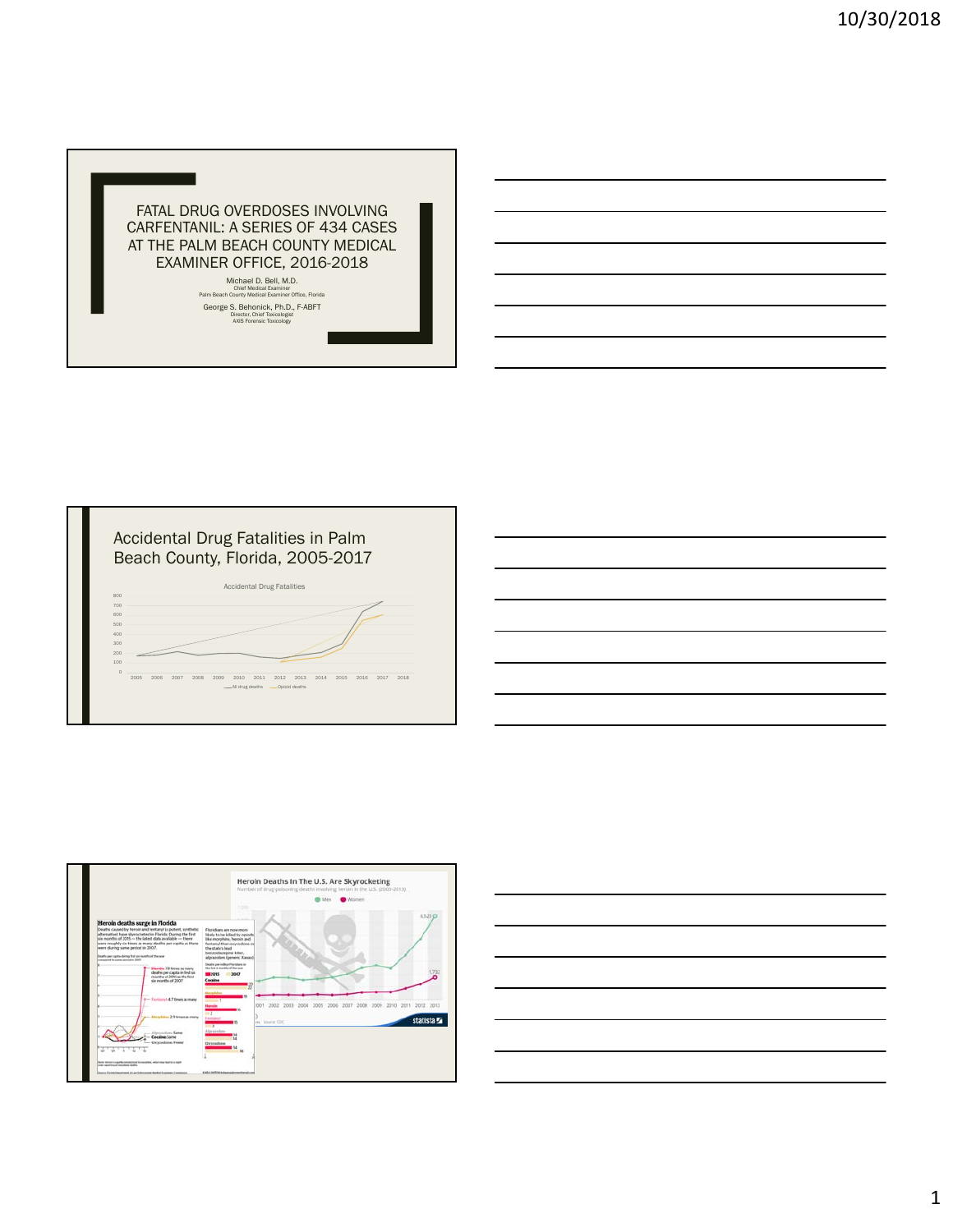## This isn't your grandfather's heroin…

- Soluble "cutting agents"
- Snorting is common
- Drug combinations – *Heroin*
	- *Fentanyl*
	- *Fentanyl analogs*
	- *Cocaine*
	- *Alprazolam*



4

## Could it get any worse? Yes, it did.

#### **Ohio coroner links elephant** tranquilizer to series of overdose deaths

**Ry Steve Rittenhender** 

Tuesday, September 06, 2016 1130 p.m. EDT

(Reuters) - At least eight people in the Cincinnati area who died of heroin drug overdoses since mid-July had traces of a drug used to tranquilize elephants in their bodies, a coroner said Tuesday.

At least five other overdose deaths since mid-July are suspected to be connected to heroin laced with carfentanil, Hamilton County Coroner Lakshmi Sammarco told a news conference.

#### Carfentanil

- Mu (µ) opioid receptor agonist
- Used to immobilize large wildlife
- Used by Russian Special Forces during the Moscow Theater Hostage siege
- Converted to norcarfentanil in liver and excreted in urine
- Blood concentration measured in pg/ml making detection a challenge
- Will not be detected with standard toxicology procedures
- Intoxication treated with naloxone

Shanks KG, Behonick GS. Detection of carfentanil by LCMS-MS and reports of associated fatalities in the USA. J Analytical Tox, 2017;41:466-472.<br>Suzuki J, El-Haddad S. A review: Fentanyl and non-pharmaceutical fentanyls. Dr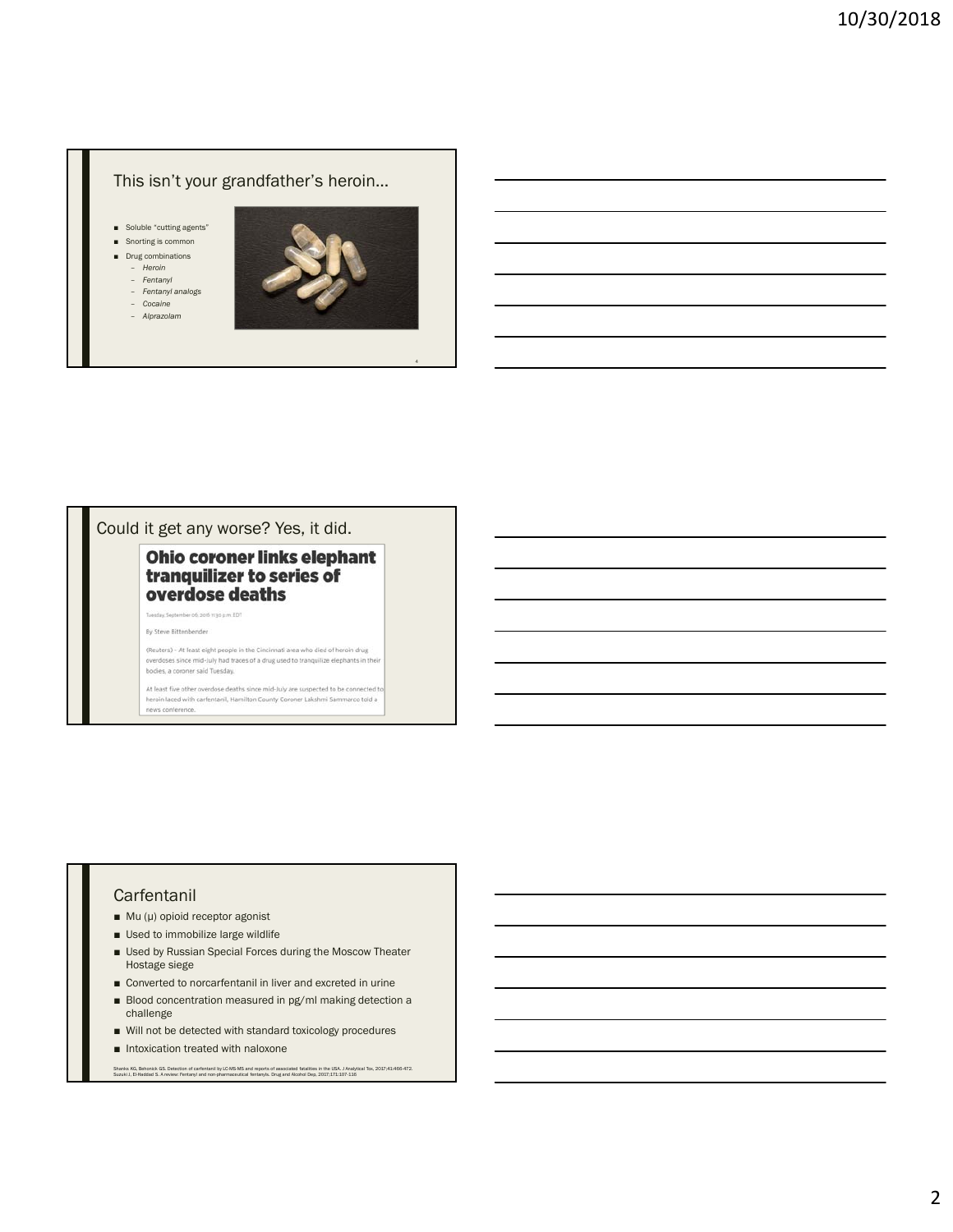| <b>Morphine</b>         | Table 1: Fentanyl Analog Potencies Relative to |               |                 |           |
|-------------------------|------------------------------------------------|---------------|-----------------|-----------|
| <b>Fentanyl Analogs</b> | Compared to Morphine                           |               |                 |           |
| Fentanyl                | 80 to 100x                                     |               |                 |           |
| Acetylfentanyl          | 15x                                            |               |                 |           |
| Valerylfentanyl         | < 20x                                          | <b>HEROIN</b> | <b>FENTANYL</b> | CARFENTAN |
| Furanylfentanyl         | 20x                                            |               |                 |           |
| Butyrylfentanyl         | $20$ to $25x$                                  |               |                 |           |
| Acrylfentanyl           | 100x                                           |               |                 |           |
| 3-Methylfentanyl        | 400x trans and 6000x cis isomers               |               |                 |           |
| Carfentanil             | $10000$ to $10000x$                            |               |                 |           |



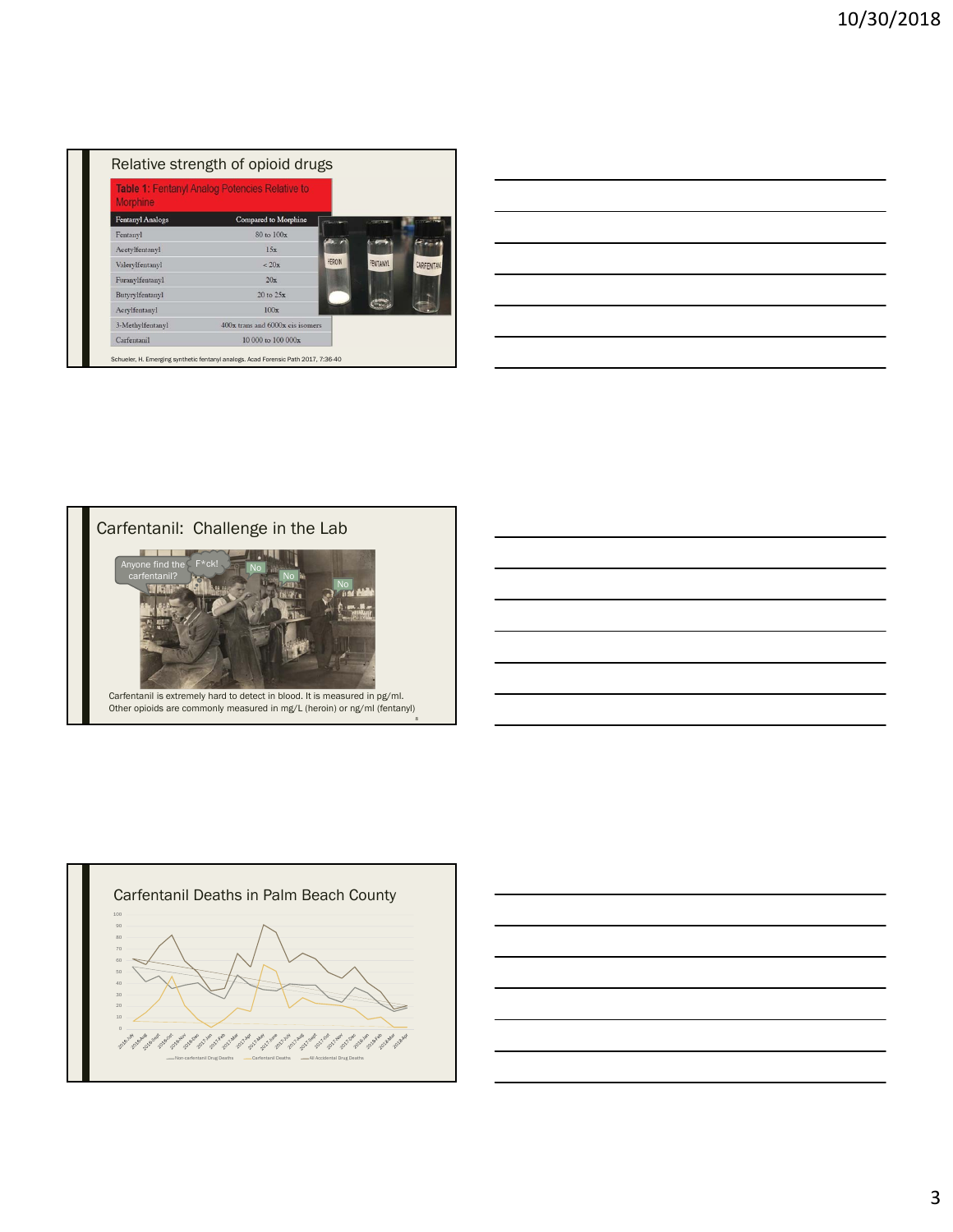51-year-old man outside business parking lot





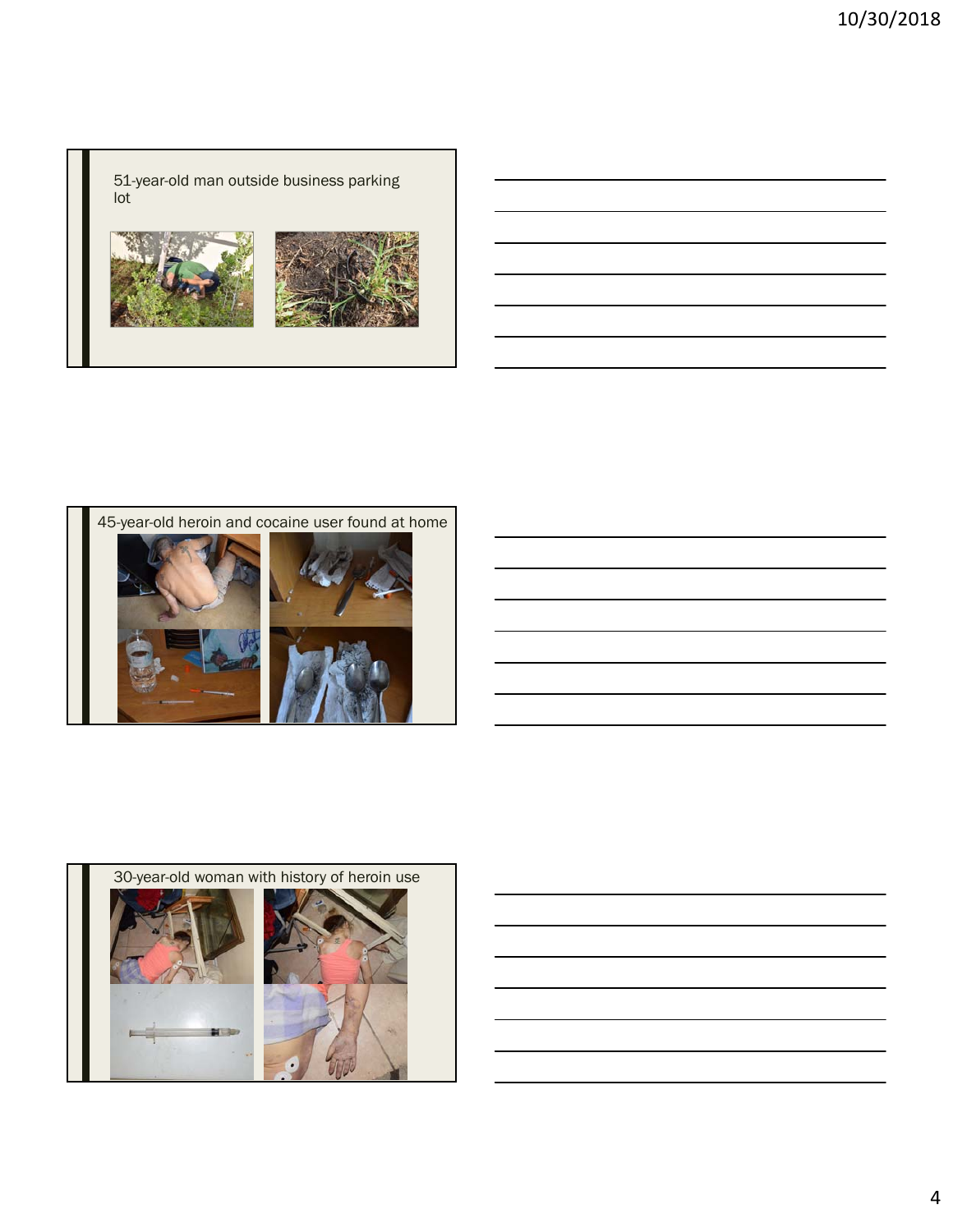# 23 year old man found in his car at gas station



Body cavity fluid negative for drugs (including carfentanil), ethanol = 0.066 g/dL

#### Methods

- Retrospective review of all accidental drug fatalities where carfentanil was detected
- July 2016 April 2018
- Majority of cases had complete autopsies
- Screening, detection and quantitation by LC/MS/MS
- Scene investigation and drug residue testing done in selected cases
- All cases reviewed during weekly peer review meetings

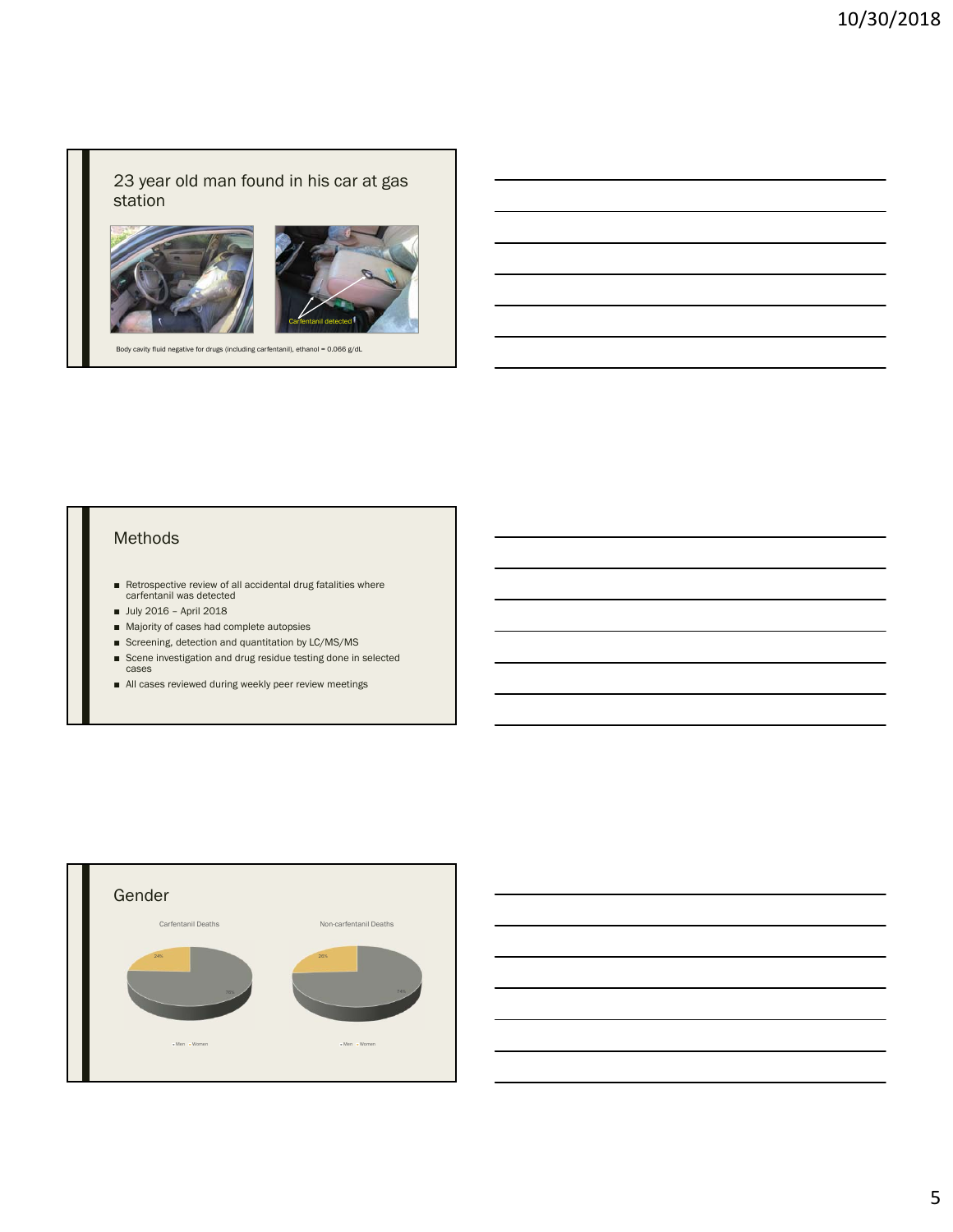

|                                              |  | _____ |
|----------------------------------------------|--|-------|
|                                              |  |       |
|                                              |  |       |
|                                              |  |       |
|                                              |  |       |
|                                              |  |       |
|                                              |  |       |
|                                              |  |       |
|                                              |  |       |
| the control of the control of the control of |  |       |
|                                              |  |       |





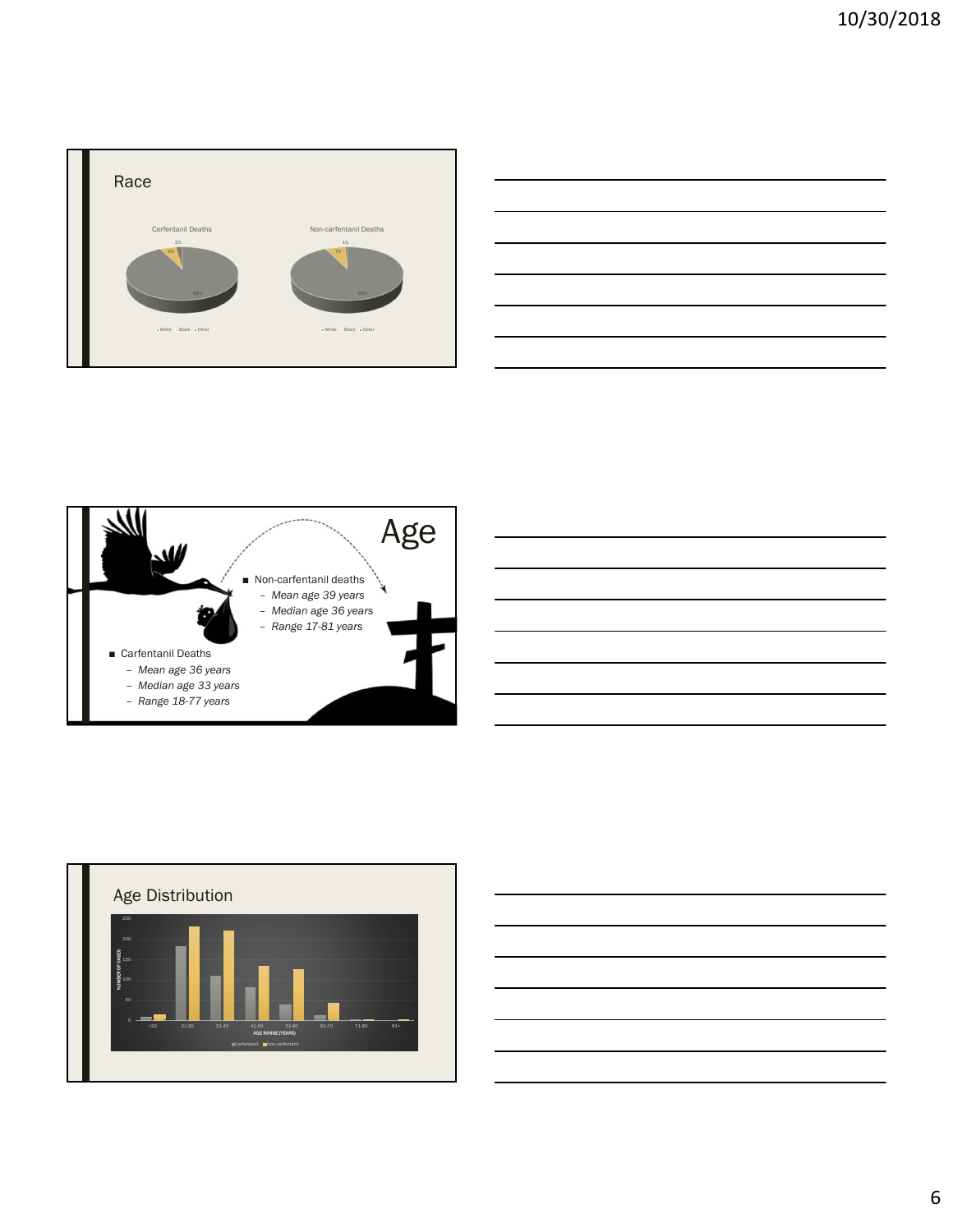









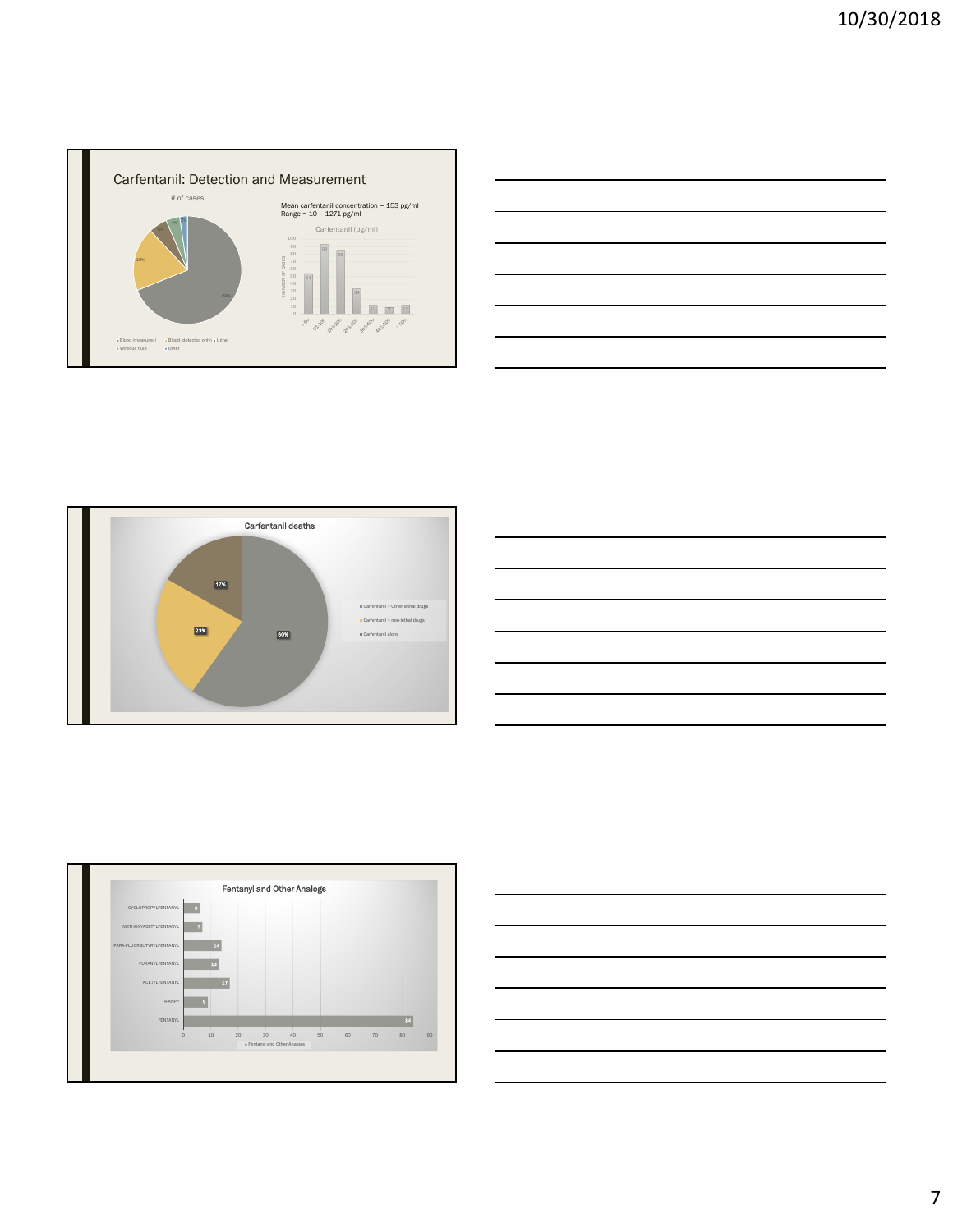

| <u> 1989 - Johann Stoff, amerikansk politiker (d. 1989)</u>                                                           |  |  |
|-----------------------------------------------------------------------------------------------------------------------|--|--|
| <u> 1989 - Andrea Andrew Maria (h. 1989).</u>                                                                         |  |  |
| <u> 1989 - Johann Stoff, amerikansk politiker (d. 1989)</u>                                                           |  |  |
| <u> 1989 - Johann Stoff, deutscher Stoff, der Stoff, der Stoff, der Stoff, der Stoff, der Stoff, der Stoff, der S</u> |  |  |
| <u> 1989 - Johann Stoff, deutscher Stoff, der Stoff, der Stoff, der Stoff, der Stoff, der Stoff, der Stoff, der S</u> |  |  |
|                                                                                                                       |  |  |

# Autopsy Findings: Carfentanil deaths

- Fresh needle punctures (37%)
- Needle "tracks" (19%)
- Foam in airway (28%)
- Pulmonary edema (89%)
	- *Right lung: mean weight 736 gms*
	- *Left lung: mean weight 664 gms*
- Dilated bladder (19%)